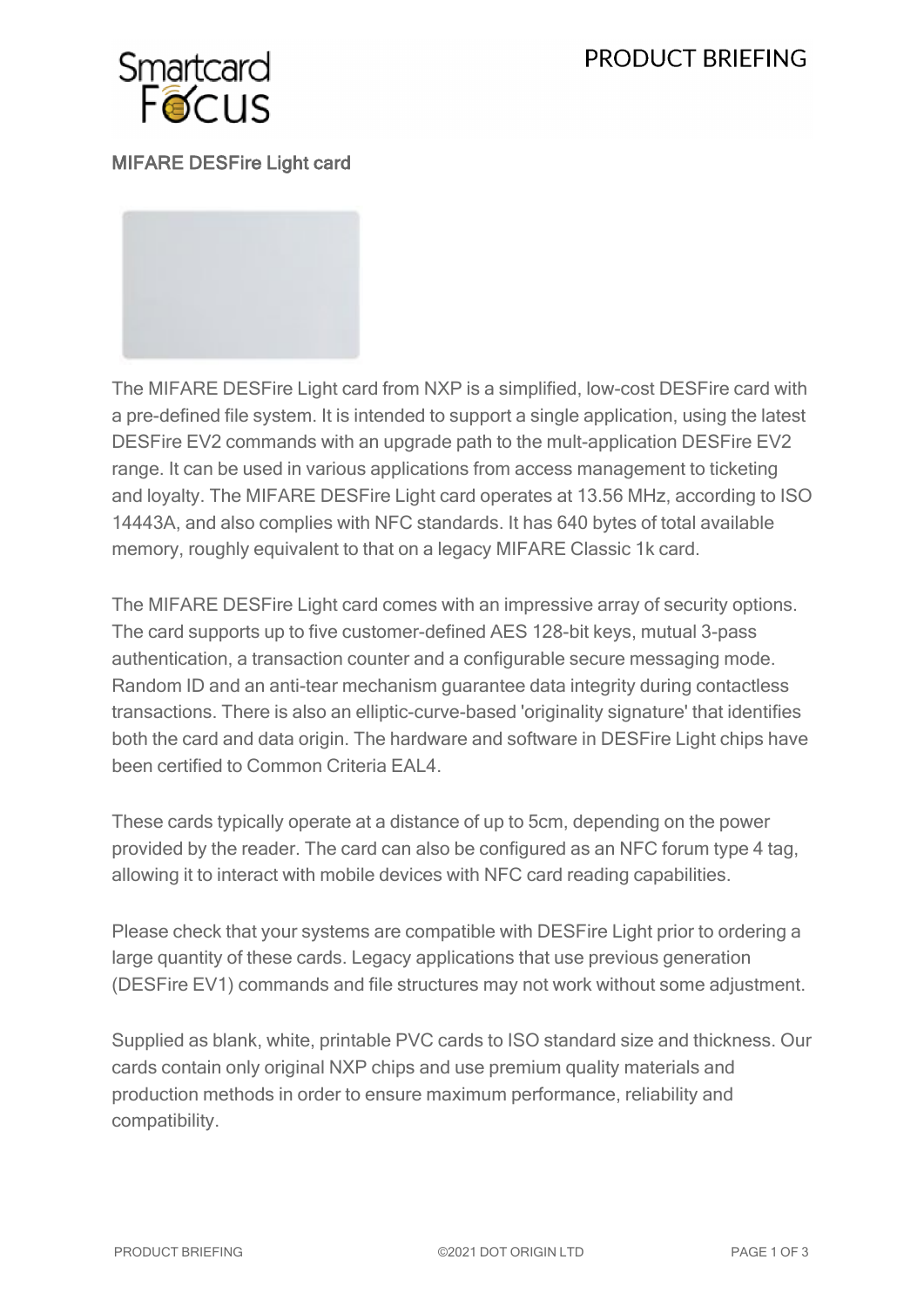## Secure contactless RFID/NFC card with standard encryption algorithms and predefined file system, with 640 bytes memory. Operates at 13.56 MHz.

To buy, visit: [https://www.smartcardfocus.com/shop/ilp/id~881/mifare-desfire-light](https://www.smartcardfocus.com/shop/ilp/id~881/mifare-desfire-light-card/p/index.shtml?utm_source=download&utm_medium=pdf&utm_campaign=scf-product-pdf)[card/p/index.shtml](https://www.smartcardfocus.com/shop/ilp/id~881/mifare-desfire-light-card/p/index.shtml?utm_source=download&utm_medium=pdf&utm_campaign=scf-product-pdf)

This Product Briefing has been produced by Dot [Origin](https://www.dotorigin.com/) Ltd, the smart card experts behind [SmartcardFocus.com.](https://www.smartcardfocus.com/?utm_source=download&utm_medium=pdf&utm_campaign=scf-product-pdf) If you have a query email [sales@smartcardfocus.com](mailto:sales@smartcardfocus.com?subject=Product Briefing query) or call us on +44 (0)1428 685250.